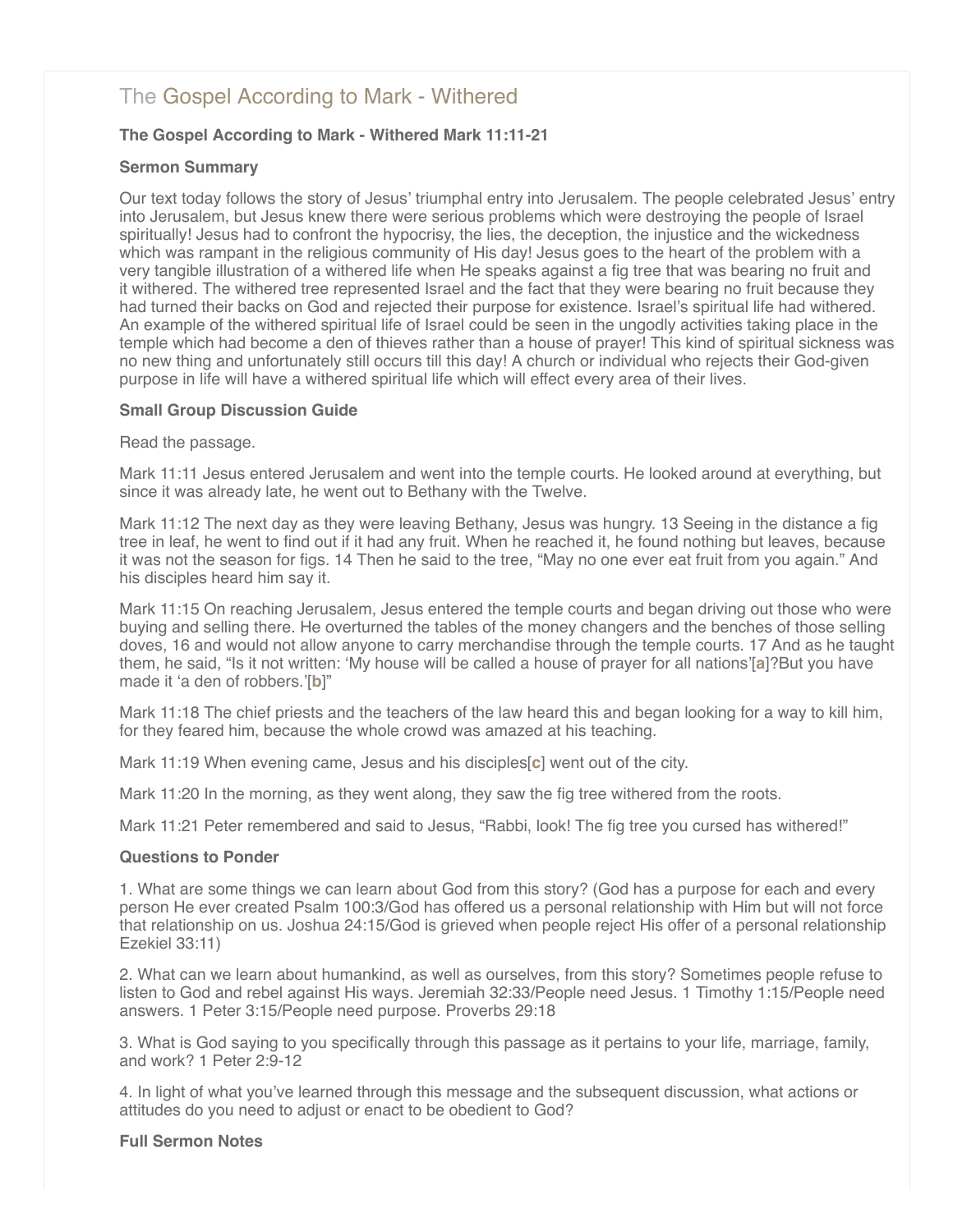That song raises some pretty deep questions! Were we honest when we sang those words? "We only want to hear Your voice, we're hanging on every word! We want to know You more and more, we're hanging on every word!" Where we honest when we sang... "when You speak it changes what we see and what we seek"? Today, on this Father's Day, will we Father's allow the word's of God to change what we see and what we seek? Will those of us in this room who claim to be followers of Jesus, will we truly follow His instructions, His teachings, His example, or will we find ourselves spiritually withered and our families left vulnerable to the intrusion of evil? The answers to those questions will be discovered in the coming days and weeks of our lives as we either let God's Word of Truth change what we see and what we seek, or we choose to ignore His truth and wither away spiritually. Let's pray and ask God to give us ears to hear and eyes to see! Prayer.

Our text today follows the story of Jesus' triumphal entry into Jerusalem, which Andrew preached on about a month ago, the week before Easter. And I deeply appreciate the message he preached last week and Jay's message the week before. Challenging to say the least! After the people celebrated Jesus' entry into Jerusalem, Jesus knew there were serious problems that were destroying the people of Israel spiritually! Jesus had to confront the hypocrisy, the lies, the deception, the injustice and the wickedness which was rampant in the religious community of His day! Jesus goes to the heart of the problem. Let's read the first part of our text and the last verse of our text in Mark 11:1...

Mark 11:11 Jesus entered Jerusalem and went to the temple. He looked around at everything, but since it was already late, he went out to Bethany with the Twelve.

Mark 11:12 The next day as they were leaving Bethany, Jesus was hungry.

Mark 11:13 Seeing in the distance a fig tree in leaf, he went to find out if it had any fruit. When he reached it, he found nothing but leaves, because it was not the season for figs.

Mark 11:14 Then he said to the tree, "May no one ever eat fruit from you again." And his disciples heard him say it.

Now let's skip down to verse 19...

Mark 11:19 When evening came, they went out of the city.

Mark 11:20 In the morning, as they went along, they saw the fig tree withered from the roots.

Mark 11:21 Peter remembered and said to Jesus, "Rabbi, look! The fig tree you cursed has withered!"

## **The Tragedy of a Withered Life**

The withered tree represented Israel and the fact that they were bearing no fruit because they had turned their backs on God and rejected their purpose for existence. Israel's spiritual life had withered. This was no new thing. Jeremiah had received a message from God which described the same kind of situation back in the Old Testament...

Jer 32:30 "The people of Israel and Judah have done nothing but evil in my sight from their youth; indeed, the people of Israel have done nothing but provoke me with what their hands have made, declares the LORD.

Jer 32:31 From the day it was built until now, this city has so aroused my anger and wrath that I must remove it from my sight.

Jer 32:32 The people of Israel and Judah have provoked me by all the evil they have done--they, their kings and officials, their priests and prophets, the men of Judah and the people of Jerusalem.

Jer 32:33 They turned their backs to me and not their faces; though I taught them again and again, they would not listen or respond to discipline.

Jer 32:34 They set up their abominable idols in the house that bears my Name and defiled it.

Jer 32:35 They built high places for Baal in the Valley of Ben Hinnom to sacrifice their sons and daughters to Molech, though I never commanded, nor did it enter my mind, that they should do such a detestable thing and so make Judah sin.

Now I know you might be thinking, "but Pastor Larry, what does this have to do with my life? We don't do stuff like that! We would never sacrifice our children to an idol!" Maybe not physically, but I'm here to challenge everyone of us in this room today, and especially Fathers! What are the idols you refuse to give up to God which are spiritually sacrificing your family, your spouse, and your children, to the intrusion, invasion and destruction of the world. Are you sacrificing your children on the alter of career, materialism, adultery, porn, dishonesty, addiction, anger? While most would never think of physically sacrificing their children to an idol, if you have idols in your life and your spiritual life is withered as a result then the spiritual vulnerability of your family is real. They are unprotected! Satan is having a field day! How many parents make daily decisions without ever considering the consequences for their children?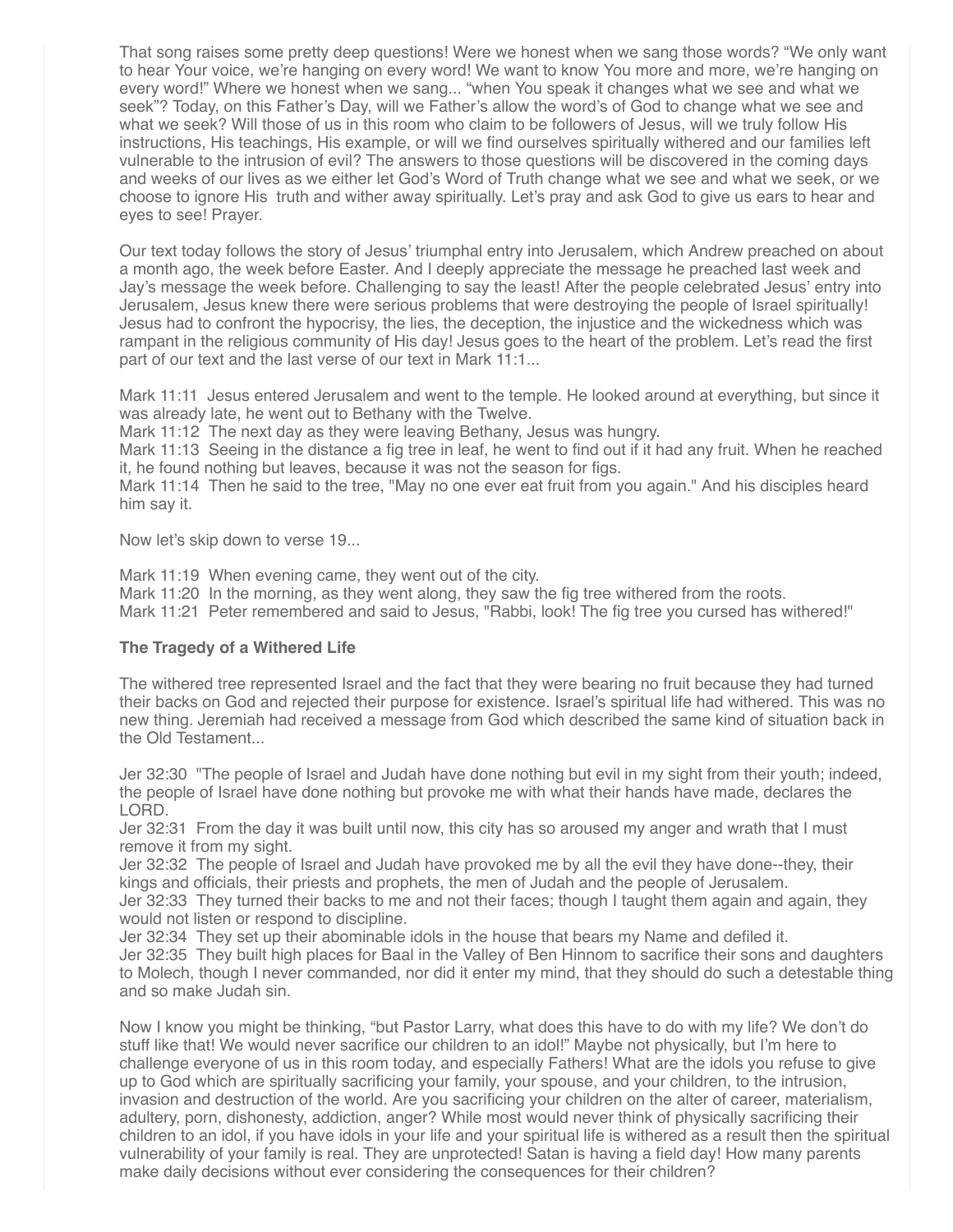"Okay, Pastor Larry, sorry I asked the question, "what does this have to do with me!" You were talking about Israel, can you just get back on that. It's easier to hear about their sin and their withered life! If you'll just keep it about them, I'll even throw you an occasional 'amen brother!'" Okay, back to Israel, but I can't guarantee it won't come back around to you and me. Here's a question about Israel...

## **What was Israel's purpose for existence?**

We discover Israel's Purpose in Isaiah 42...

Isa 42:5 This is what God the LORD says-- he who created the heavens and stretched them out, who spread out the earth and all that comes out of it, who gives breath to its people, and life to those who walk on it:

Isa 42:6 "I, the LORD, have called you in righteousness; I will take hold of your hand. I will keep you and will make you to be a covenant for the people and a light for the Gentiles,

Isa 42:7 to open eyes that are blind, to free captives from prison and to release from the dungeon those who sit in darkness.

Isa 42:8 "I am the LORD; that is my name! I will not give my glory to another or my praise to idols.

So let's break it down. What was the purpose for God choosing Israel in the first place? They were to be...

A righteous people! Not a self-righteous, I'm better than you because I'm a chosen one!

They were to be a holy, set-apart people, who not only talked righteousness, but who lived in true righteousness and set the example for two groups of people. First they were to be...

A covenant for the people (you don't neglect the family/their first obligation in their relationship with God, beside their relationship with Him, was to be their obligation to the family of God, which was a covenant agreement, a promise, a commitment, a responsibility)

But God wanted His family to grow to include other people of other nations, so they also had a purpose to be...

## A light for the Gentiles (you don't reject the outsiders)

But they consistently refused to be on mission for God! They wanted to see the label, "Chosen People" as being special and better than others rather than being a "Chosen People" on mission for God to people God also loved and wanted to bring into the family! In fact, God spelled this out when He said a part of their purpose was...

#### To open eyes that are blind!

In other words, they were to help people blind to the truths of God discover and see the truths of God! And if they did this it would help them accomplish two other parts of their God-given purpose in life...

To free captives from prison and To release from the dungeon those who sit in darkness.

But here's the sad news...

## **The chosen ones rejected their calling.**

It was no longer what God could do through them for His glory to help those lost and blind and chained by sin, living in darkness, but what they could do on their own for their own selfish desires, and their own glory. This so troubled Jesus that we see in our text today, the verses we skipped a moment ago, we see Jesus in the most aggressive posture He had ever taken in His ministry. And He had good reason. The ones who had been tasked with setting the example in righteousness, living by the covenant promise, being a light, opening the eyes of the blind, freeing those living in spiritual bondage and dungeons of darkness, were now themselves living in sin, blinded by their own selfish wants and desires, walking in darkness, bondage and had broken their covenant with God. And we have in our text...

## **An Example**

Mark 11:15 On reaching Jerusalem, Jesus entered the temple area and began driving out those who were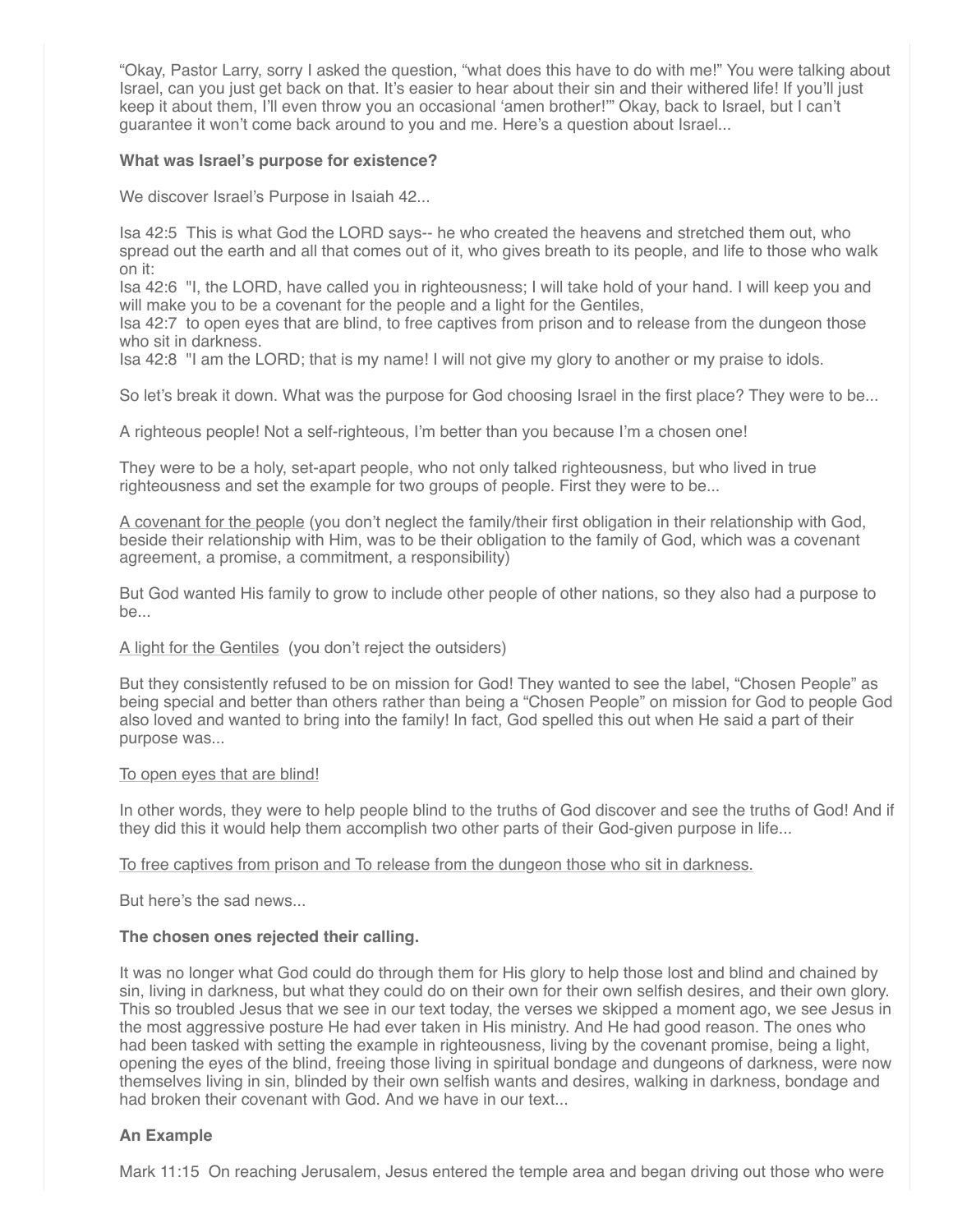buying and selling there. He overturned the tables of the money changers and the benches of those selling doves,

Mark 11:16 and would not allow anyone to carry merchandise through the temple courts.

Mark 11:17 And as he taught them, he said, "Is it not written: "'My house will be called a house of prayer for all nations' ? But you have made it 'a den of robbers.'"

Mark 11:18 The chief priests and the teachers of the law heard this and began looking for a way to kill him, for they feared him, because the whole crowd was amazed at his teaching.

How sad! What was happening was that merchants who had an in with the leaders and rulers of the temple were setting up shop to sell animals to the poor people for sacrifices. But here's what was going on. These merchants were shady people and were selling blemished animals, which couldn't be sold for other purposes, probably at pretty high prices, even though the animals for sacrifice were supposed to be unblemished. But they didn't care. Money was their god, their idol, their goal in life. And here's the deal: This was not a new thing either. God once again had spoken to Jeremiah many years earlier in the Old **Testament** 

Jer 7:1 This is the word that came to Jeremiah from the LORD:

Jer 7:2 "Stand at the gate of the Lord's house and there proclaim this message: "'Hear the word of the LORD, all you people of Judah who come through these gates to worship the LORD.

Jer 7:3 This is what the LORD Almighty, the God of Israel, says: Reform your ways and your actions, and I will let you live in this place.

Jer 7:4 Do not trust in deceptive words and say, "This is the temple of the LORD, the temple of the LORD, the temple of the LORD!"

Jer 7:5 If you really change your ways and your actions and deal with each other justly,

Jer 7:6 if you do not oppress the alien, the fatherless or the widow and do not shed innocent blood in this place, and if you do not follow other gods to your own harm,

Jer 7:7 then I will let you live in this place, in the land I gave your forefathers for ever and ever.

Jer 7:8 But look, you are trusting in deceptive words that are worthless.

Jer 7:9 "'Will you steal and murder, commit adultery and perjury, burn incense to Baal and follow other gods you have not known,

Jer 7:10 and then come and stand before me in this house, which bears my Name, and say, "We are safe"- -safe to do all these detestable things?

Jer 7:11 Has this house, which bears my Name, become a den of robbers to you? But I have been watching! declares the LORD.

So here's what they were saying and doing. The people had put their trust in the temple of God rather than God himself. They believed that God would never let His temple be destroyed so they figured they could live anyway they wanted and then run to the temple and they would be safe!

"Okay, Pastor Larry, what does all this have to do with my life?" You asked that question earlier, are you sure you want to ask it again? Okay...

Did you know there are people who believe they can live any way they want to during the week and as long as they attend church on Sunday, they'll be fine! I need to explain some things to you! Please hear what I'm about to say.

Just coming to church doesn't make you right with God!

Even being a member of the church does not make you right with God!

The way to have salvation is through a personal relationship with God through Jesus Christ! If you are willing to admit you have sinned and need a Savior, believe Jesus died on the Cross to be your Savior, and you call upon His name by inviting Him to be your Savior and letting Him begin the process of becoming your Lord on a daily basis, then you will find forgiveness of your sin, a new purpose in life, and the promise of eternal life in heaven some day! What is that purpose? I'll tell you in just a moment. But I must explain something extremely important and you desperately need to understand this. And on this Father's day, it's vital that Dads get this.

When Jesus comes into your heart He becomes your Savior and the penalty for your sins is covered. Jesus took your punishment. However, you've planted some bad seeds in the ground and there may still be a difficult harvest coming. You've been forgiven and God will help you get through the consequences, but consequences for sin are real. You must understand this! When you face consequences for sin, that's not God punishing you, that's consequences and results of sin. Sometimes when people face the consequences of their sin they want to blame God by saying He's punishing them. That's not it. Let me put it this way. If you've asked God to forgive you for your sin and you've truly repented and turned away from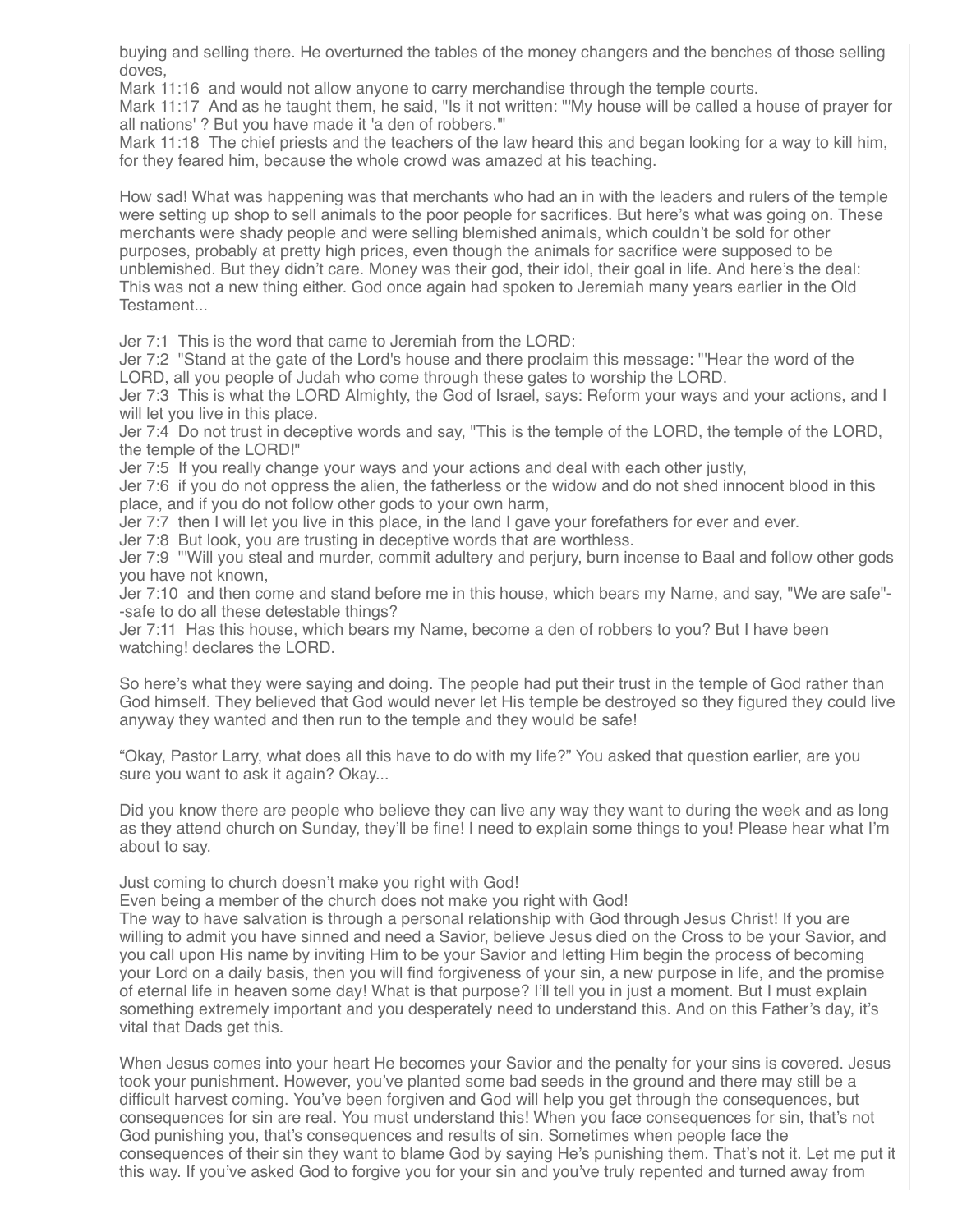those sinful behaviors, then Jesus took your punishment on the Old Rugged Cross! The Bible clearly says this...

Rom 8:1 Therefore, there is now no condemnation for those who are in Christ Jesus,

Rom 8:2 because through Christ Jesus the law of the Spirit of life set me free from the law of sin and death.

Now if you are a follower of Jesus and you're living in sin, God will discipline you to try to get you to turn from your sin and back to living for Him! God's Word says a true child of God will at times be disciplined! Discipline is not the same thing as punishment. So if you know Jesus as your Savior and have been forgiven, Jesus took your punishment, but if you go back to living in sin, there will be some uncomfortable discipline! Why? Because God wants to turn you away from sin and it's horrible consequences! So I want you to know, that just because you are a Christian and have been saved, that doesn't exempt you from the consequences of sin. Your punishment was taken by Jesus, but why would you want to continue in sin and face it's horrible consequences in this life? Let God forgive you and get you through the consequences and for God's sake and for your own sake, and for the sake of your family, stop sowing bad seeds and start planting some seeds of righteousness and then you can look forward to a new harvest! Paul said this...

Gal 6:9 Let us not become weary in doing good, for at the proper time we will reap a harvest if we do not give up.

Okay, now that we understand that, let's finish our message today by looking at our God given purpose and the wonderful harvest we can look forward to as we fulfill that purpose!

#### **Our Purpose**

1 Pet 2:9 But you are a chosen people, a royal priesthood, a holy nation, a people belonging to God, that you may declare the praises of him who called you out of darkness into his wonderful light.

1 Pet 2:10 Once you were not a people, but now you are the people of God; once you had not received mercy, but now you have received mercy.

1 Pet 2:11 Dear friends, I urge you, as aliens and strangers in the world, to abstain from sinful desires, which war against your soul.

1 Pet 2:12 Live such good lives among the pagans that, though they accuse you of doing wrong, they may see your good deeds and glorify God on the day he visits us.

We don't work for our salvation, it is a gift from God, but once we are saved, we are called to do good works for His glory.

#### The Northshore Purpose

"To see the One who gave His life for us exalted and the one's He gave His life for transformed!"

Why is it so important to fulfill our purpose?

#### **Eight Reasons**

God Deserves Our Best!

Rev 4:11 "You are worthy, our Lord and God, to receive glory and honor and power, for you created all things, and by your will they were created and have their being."

People Matter To God!

Luke 19:41 As He approached Jerusalem and saw the city, he wept over it . . .

#### People are spiritually Lost!

Mat 9:36 When he saw the crowds, he had compassion on them, because they were harassed and helpless, like sheep without a shepherd.

#### People Need Jesus!

1 Tim 1:15 Here is a trustworthy saying that deserves full acceptance: Christ Jesus came into the world to save sinners--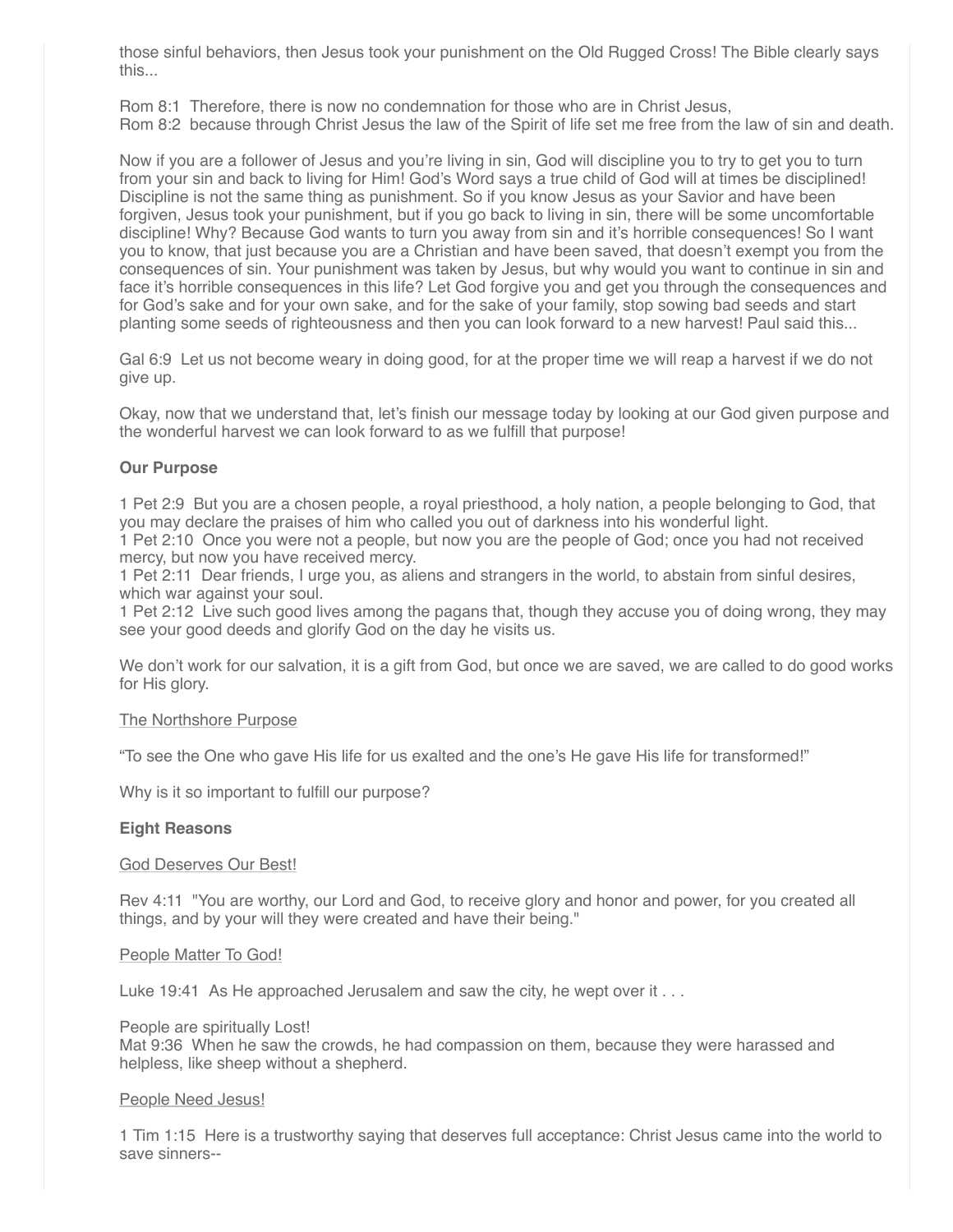(Saved from what?) The penalty of sin, the power of sin, hopelessness, despair, bitterness, hate, eternal separation from God

## People Need Answers!

1 Pet 3:15 But in your hearts set apart Christ as Lord. Always be prepared to give an answer to everyone who asks you to give the reason for the hope that you have. But do this with gentleness and respect...

#### People Need Community!

"Sometimes you wanna go . . .where everybody knows your name, and they're always glad you came. You wanna be where you can see our troubles are all the same. You wanna be where everybody knows your name."

Anybody remember where that comes from? Yep, Cheers. Have you ever felt like an outsider, like an alien? God told this to the Hebrew people...

Exo 23:9 "Do not oppress an alien; you yourselves know how it feels to be aliens, because you were aliens in Egypt.

#### People Need Cultural Relevance without Compromise

Mark Mittleburg put it this way...

"The job of the missionary is to communicate the complete gospel message – without altering it or compromising it in any way – in the context of the culture he or she has been called to reach."

Billy Graham said this...

"Instead of becoming salt and light, we have been content to withdraw into our separate ecclesiastical ghettos, preoccupied with our own internal affairs and unconcerned about the deepest needs of those around us. In the eyes of many, religion has lost its relevance."

#### People Need Time!

"In today's world, if Christians aren't willing to invest time developing meaningful relationships with lost people, then we have by our inaction placed a value of zero on their souls." ltm

It takes time to make a disciple who will make a disciple who will make a disciple! We would like to have a revival, a spiritual awakening where everyone comes to Jesus in a miraculous crusade meeting. The truth is, reaching people is most effective when believers take the time to build relationships with people who don't know Jesus. Not just to win a convert, but because you really care about that person and because their life matters to God! When people know you genuinely love them, they will be open to your life's message! You know I said it takes time to make a disciple who will make a disciple who will make a disciple. Do you know how many times you would have to follow this process to win every person alive in the world? What process? One disciple reaches one person and disciples them, let's say for six months. Then those two reach two more and spend six months discipling them. Then those four reach four and so on. How many times would this process have to happen? We're about to do some math! Ready? Before I answer the question, let me share with you a few facts…

There are roughly 7.53 Billion people on planet earth. That includes the three to six who are on the space station!

Avery Willis, Jr. wrote this back in 1979, it's important to remember when he wrote this because he will be talking about future dates that we have already flown by. He said, back in 1979…

"World population has outstripped our comprehension. If we could have begun winning converts at the rate of one a minute the day Jesus arose, we would have won only one billion persons from then until now. Obviously, that is not fast enough to reach our world! Suppose we could win three thousand persons a day as the disciples did at Pentecost. How long do you suppose it would take to win the approximately six billion expected to be on earth in the year 2000? Fifty-four hundred seventy-nine years! If Abraham had won three thousand converts each day, and his descendants had continued doing so, it would be approximately a.d. 3000 before we could evangelize just the people who will be living on the earth in the year 2000."